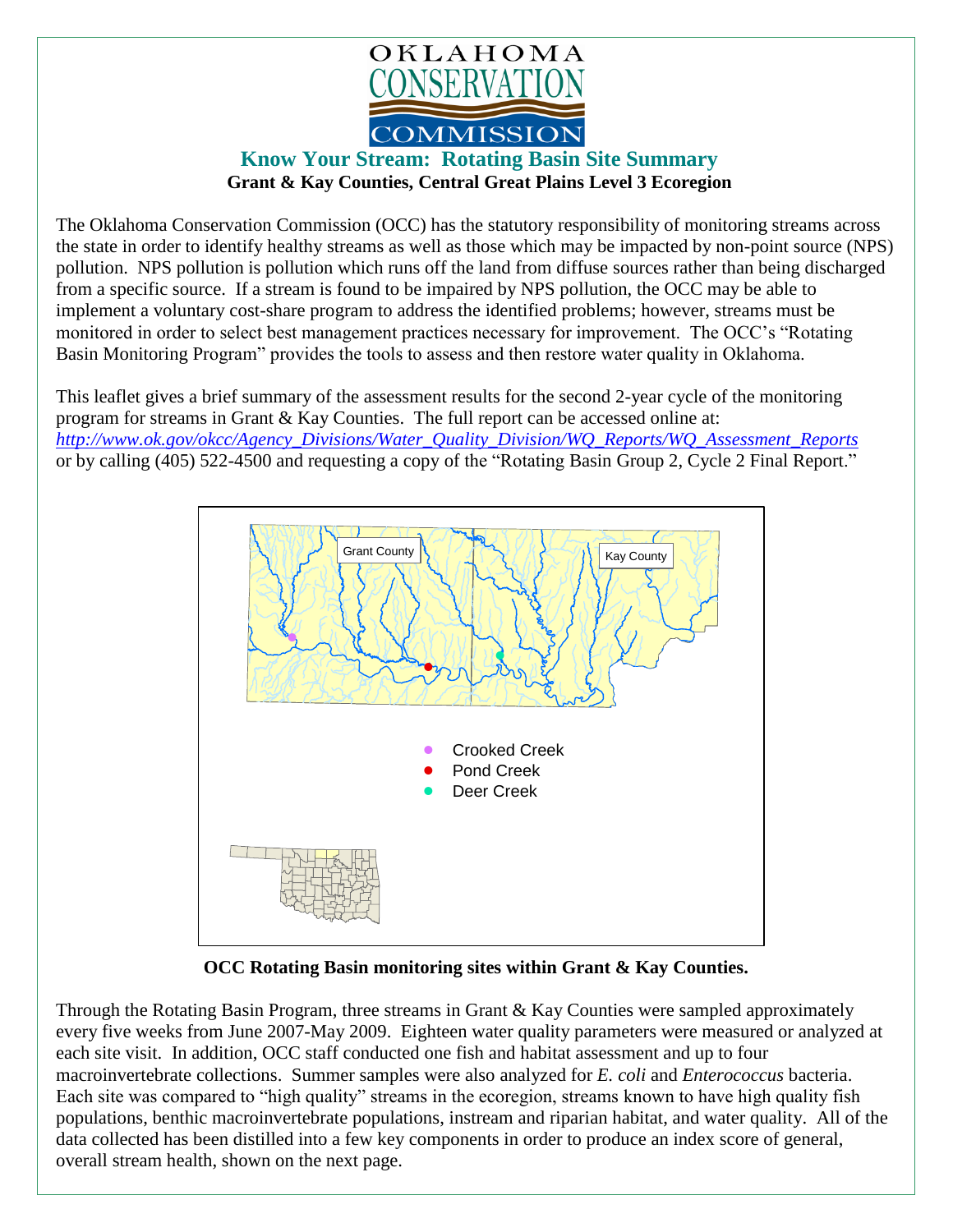**Summary of general stream health as determined by comparison to high quality streams in the Central Great Plains ecoregion and by assessment using Oklahoma State Water Quality Standards***†***.**

|                                                       | <b>Moderate</b>      |                   |                   |
|-------------------------------------------------------|----------------------|-------------------|-------------------|
| moderate<br>good<br>poor                              | <b>Crooked Creek</b> | <b>Pond Creek</b> | <b>Deer Creek</b> |
| <b>Overall Stream Health</b>                          | 41                   | 41                | 33                |
| Phosphorus                                            | 3                    | 3                 | 5                 |
| Nitrogen                                              | 5                    | 5                 | 5                 |
| Ammonia                                               | 5                    | 5                 | 5                 |
| Dissolved Oxygen                                      | 5                    | 5                 | 5                 |
| pH                                                    | 5                    | 5                 | 5                 |
| Turbidity                                             | 5                    | 5                 | 5                 |
| Salts (chloride, sulfate, TDS)                        | 5                    | 5                 | $-5$              |
| Fish                                                  | 5                    | 5                 | 5                 |
| Macroinvertebrates                                    | 3                    | $\overline{3}$    | $\overline{3}$    |
| Instream/Riparian Habitat                             | 5                    | 5                 | 5                 |
| Bacteria                                              | $-5$                 | $-5$              | $-5$              |
| Scale of 1-5 with 5 being the best                    |                      |                   |                   |
| 1=significantly worse than high quality sites<br>KEY: |                      |                   |                   |
| 3=not as good as high quality sites but not impaired  |                      |                   |                   |
| 5=equal to or better than high quality sites          |                      |                   |                   |
| -5=impaired by state standards                        |                      |                   |                   |

**Note: Most streams in Oklahoma are impaired by at least one type of bacteria.**

**Crooked Creek (OK621000-06-0010C):** This stream is impaired by state standards for bacteria. The phosphorus was slightly elevated and the macroinvertebrate community of slightly lower quality compared to high quality streams in the ecoregion.

Pond Creek (OK621000-05-0010D): This stream is impaired by state standards for bacteria. The phosphorus was slightly elevated and the macroinvertebrate community was of slightly lower quality compared to high quality streams in the ecoregion.

**Deer Creek (OK621000-04-0010D):** This stream is impaired by state standards for elevated salts and bacteria levels. The macroinvertebrate community was of slightly lower quality relative to the high quality streams.

*† The use of Oklahoma Water Quality Standards to assess streams and the 2010 results are described in the DEQ's 2010 Integrated Report, accessible online at: http://www.deq.state.ok.us/wqdnew/305b\_303d/2010\_integrated\_report\_entire\_document.pdf*